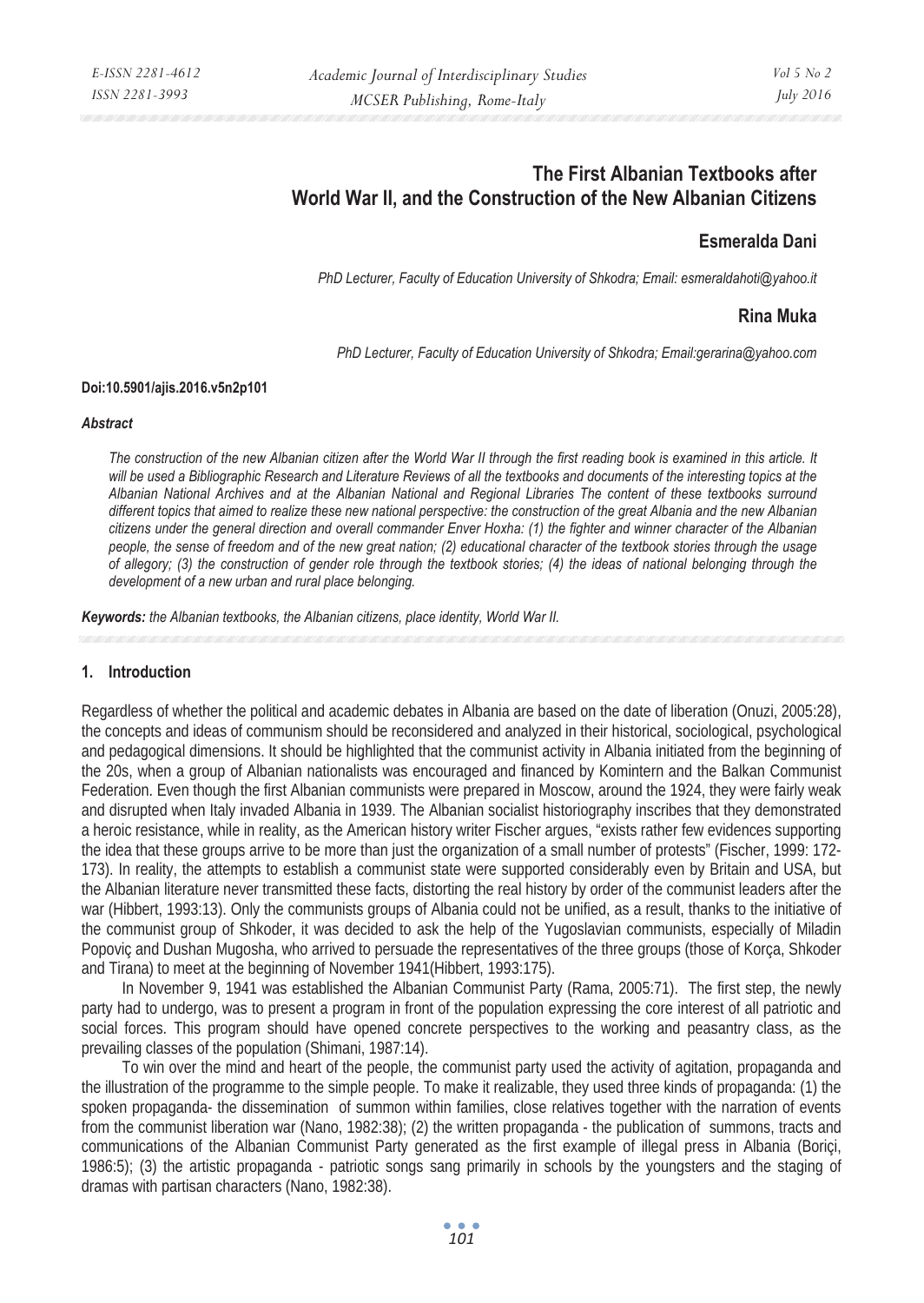| E-ISSN 2281-4612 | Academic Journal of Interdisciplinary Studies | $Vol_5$ No 2     |
|------------------|-----------------------------------------------|------------------|
| ISSN 2281-3993   | MCSER Publishing, Rome-Italy                  | <i>July 2016</i> |

Under these circumstances, the Albanian Communist Party defined as a priority the construction of a political system, specifically that of the socialist order. There were undertaken fundamental reforms in three sectors: (1) legislation- proclaiming Albania as Popular Republic in 1946 (Fischer, 1999:344); (2) agrarian reform - the headship of National Liberation Council proclaimed the agrarian reform in 1945, where all demesne, olive fields, vineyards, agricultural premises and instruments became expropriated. The owners of the land were removed from every right on it (Gjeçovi, 2008:185); (3) reform in education- illiteracy was evident, with nearly 80% of the population. As a result, based on a circular in December 1944, urgent measures needed to be taken to disappear this national phenomenon: the opening of primary schools and courses for adults in the whole liberated territories was some of the initiatives (F. 490, D. 3.).

#### *1.1 The Scope of the Purpose*

The construction of the new Albanian citizen after the World War II through the first reading book is examined in this article.

### *1.2 Methodology*

It will be used a Bibliographic Research and Literature Reviews of all the textbooks and documents of the interesting topics at the Albanian National Archives and at the Albanian National and Regional Libraries; also it will be used a Literature Reviews of the most reliable studies of psychology, sociology, European education historiography and pedagogy, through the analysis and the comparison of the available documents and books.

#### *1.3 Principal findings*

Since the French Revolution, the term "citizenship" has been used to describe political and social relationship among individuals, the civic community and the state. It is important to keep these basic points in mind when examining the educational prescription of turn-off-the-twentieth-century English elementary schooling, when "good citizenship" was increasingly prescribed as an important element of the working-class schoolchild's identity.

In the Albanian National Library is found a book entitled *My first Reading*. What attracts the attention, while flipping through, is the photo of a woman reading to her child. The content of the reading can be divided into some topics as: (1) the warlike character of the Albanian population, its sense of liberty and nation loving. The key words representing this communist attitude are: gun, enemy, partisan friends, courageous pioneer, flag, betrayal, traitor, motherland and freedom; (2) the educational character through allegory is evident in the story named "Serves him well", where the dog bites Gjenci because he did disturbed him (symbolizing the invading enemy); (3) the formation of identity is incredibly obvious in those stories, where the gender roles are clearly determined, for example in the stories " Leta and the Flowers", "Leta and Petriti" etc. is apparent the role of girls and boys. The girls play with flowers, take care of their younger brothers, and clean the house, while the boys help their fathers cutting wood or the partisans (First Reading, 1945:17-34). In fact, communist ideas produced for the family and the Albanian women had a devastating impact for whole generations (Frasheri, 2012:326); (4) the formation of a "place identity" through schools is presented in some stories, in which aspects of rural and urban life clash together. Importance is given to the building of cities, as a representation of something magnificent developing from the Albanians themselves.

### **2. Discussion and Conclusions**

After the end of World War II, Albania experienced fundamental political and social changes of various kinds and to varying degrees. These changes heavily influenced the educational reality, including textbook stipulation and the new indoctrination of the masses at the first light of Enver Hoxha communist regime. Through this propose we aimed to describe briefly the traditionally pupils' first school textbook, exactly the textbook "Këndimi im i parë" (My first Reading) of 1945, which express the first psychopedagogical efforts to construct the new Albanian citizens after the "successful winner" of the war and the "devastation of enemy".

To illustrate better this new educational reality it has been used important documents from the Albanian national library and archives. The content of these textbooks surround different topics that aimed to realize these new national perspective: the construction of the great Albania and the new Albanian citizens under the general direction and overall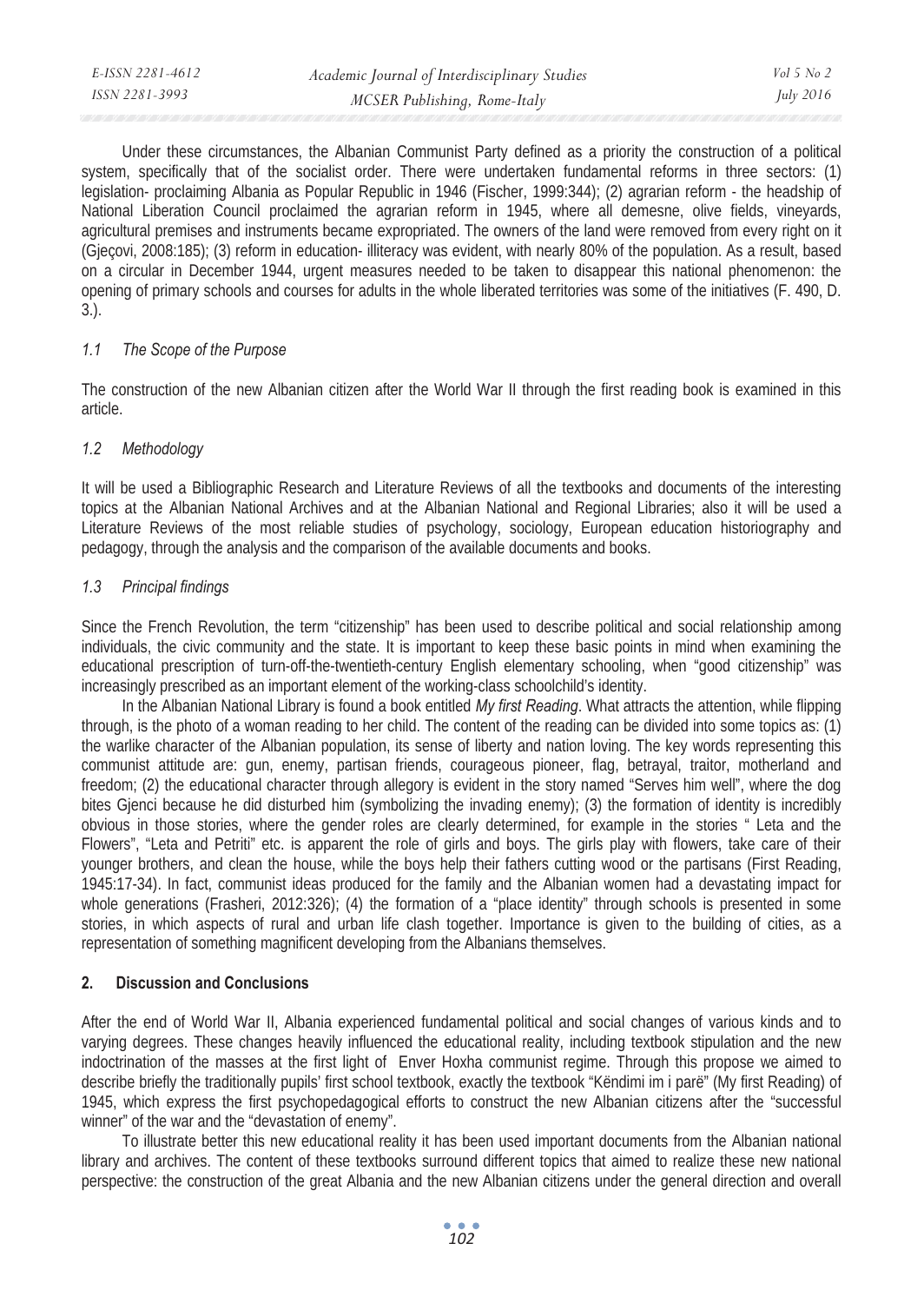| E-ISSN 2281-4612 | Academic Journal of Interdisciplinary Studies | Vol 5 No 2       |
|------------------|-----------------------------------------------|------------------|
| ISSN 2281-3993   | MCSER Publishing, Rome-Italy                  | <i>July 2016</i> |

commander Enver Hoxha: (1) the fighter and winner character of the Albanian people, the sense of freedom and of the new great nation; (2) educational character of the textbook stories through the usage of allegory – hidden meanings through symbolic figures, actions, imagery, and events, which together create the moral, spiritual or political meaning that the author wishes to communicate; (3) the construction of gender role through the textbook stories; (4) the ideas of national belonging through the development of a new urban and rural place belonging.

We can recommended further study about the themes that emerged in this article, and in specific mode how is describe in Childs' books the process of place identity formation, because this remain an unknown topic for the Albanian literature.

#### **References**

Boriçi H. (1986).Teoria dhe praktika e shtypit popullor. Redaksia dhe puna e gazetarit. [Theory and practice of the popular press. Editorial and work of journalist]. Tiranë: "Mihal Duri".

Fischer, B. (1999). Shqipëria gjatë luftës 1939-1945. [The Albania during the War 1939-1945]. Tiranë: Çabej.

Gjecovi Xh. (ED). (2008). Historia e popullit shqiptarë IV. Shqiptarët gjatë Luftës së Dytë Botërore dhe pas saj 1939-1990. [History of the Albanian people IV. Albanians during World War II and its aftermath 1939-1990]. Tiranë: Toena.

Hibbert, R. (1993). Fitorja e hidhur. Lufta Nacionalçlirimtare e Shqipërisë. [Albania's National Liberation Struggle. The bitter victory]. Tiranë: "A.Z. Çajupi".

Komiteti Antifashist Nacionalçlirimtare. Dikasteri i Arsimit, 2/10/1944, F. 490, D. 3.

Nano, Th. (19822). Agjitacioni e propaganda gjatë Luftës Nacionalçlirimtare. [Agitation and propaganda during the National Liberation War], Tiranë: "8 Nëntori".

Onuzi, S. (2005). Data e çlirimit. 29 Nëntor 1944. [The Liberation date. 29 Nëntor 1944]. Tiranë: Toena.

Rama, F. (2005). Dukuri arsimore gjatë Luftës së Dytë Botërore në Shqipëri. [Educational phenomenon during World War II in Albania]. Tiranë: Argeta.

Shimani, L. (1987). Lidhjet e Partisë Komuniste te Shqipërisë me masat popullore. [The connections of Albania's Communist Party with the masses]. Tiranë: "Mihal Duri".

Tanush Frashëri, T. (2012). Ali Këlcyra. Shkrime për historinë e Shqipërisë. [Ali Kelcyra. Letters about the history of Albania]. Tiranë: Onufri.